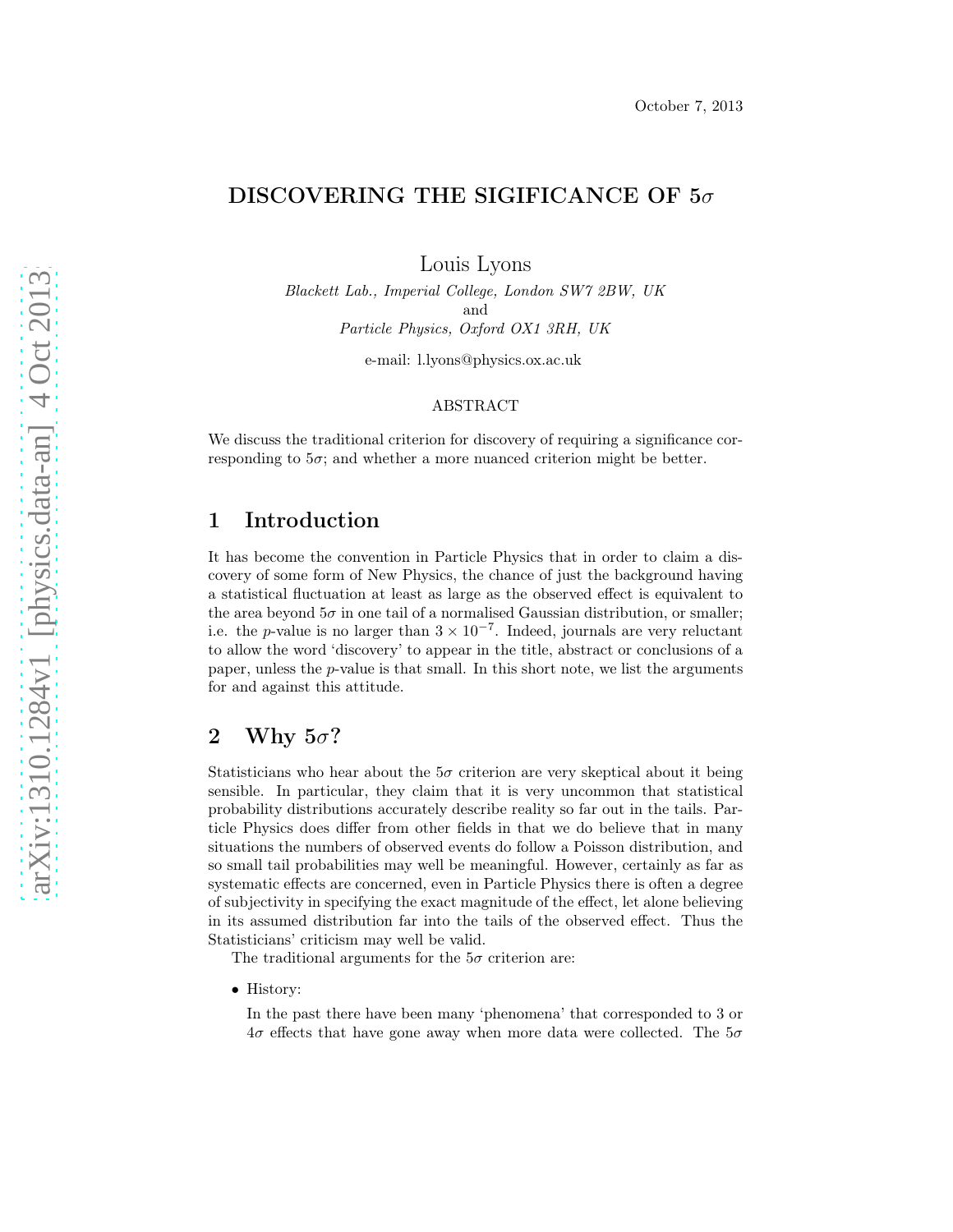criterion is designed to reduce the number of such false claims. However, it may well be worth checking whether the fraction of false claims at the  $5\sigma$  level is indeed smaller than at  $4\sigma$ .

• Look Elsewhere Effect (LEE):

The significance of an interesting peak in a mass spectrum is defined in terms of the probability of a background fluctuation producing an effect at least as large as the one actually seen. If the background fluctuation is required to be at the observed mass, this probability is called the local p-value. If, however, the restriction on the location of the background fluctuation is removed, this is instead the global p-value, and is larger than the local one because of the LEE.

Ambiguity in the global p-value arises because of the choice of require-ments that are imposed on the location<sup>[1](#page-1-0)</sup> of the background fluctuation. Possibilities include (a) any reasonable mass; (b) anywhere in the current analysis; (c) anywhere in analyses by members of the experimental Collaboration; etc. In addition to the local p-value, it is desirable to quote at least the global one corresponding to option (a). It is clearly important to decide in advance of the analysis what procedure will be used; and to specify in any publication exactly how the global *p*-values are defined.

• Subconscious Bayes' Factor:

When searching for a discovery, the data statistic that is used to discriminate between just background (known as the null hypthesis  $H_0$ ) and 'background plus signal'  $(H_1)$  is often the likelihood ratio  $L_1/L_0$  for the two hypotheses; and the  $5\sigma$  criterion is applied to the observed value of this ratio, as compared with its expected distribution assuming just background. However, more relevant to the discovery claim is the ratio of probabilities for the two hypotheses. These are related by Bayes Theorem:

$$
\frac{P(H_1|data)}{P(H_0|data)} = \frac{p(data|H_1)}{p(data|H_0)} \times \frac{\pi_1}{\pi_0}
$$
\n<sup>(1)</sup>

where  $p(data|H_i)$  and  $\pi_i$  are respectively the likelihood and the prior probability for hypothesis  $H_i$ ; and  $P(H_1|data)$  is the hypothesis' posterior probability. So the ratio of probabilities we assign to the hypotheses is their likelihood ratio times their prior probability ratio. Hence, in this approach, even if the likelihood ratio favours  $H_1$ , we would still prefer  $H_0$  if our prior belief in  $H_1$  was very low. An example would be that, in order to claim that we had discovered energy non-conservation in protonproton collisions at the LHC, we would require extremely strong evidence from the data because our prior belief in energy non-conservation is very low. Similarly, if an experiment seemed to show that neutrinos travel faster than light, we might well have a tendency to believe that there was

<span id="page-1-0"></span><sup>&</sup>lt;sup>1</sup>If the width and/or shape of the possible signal are regarded as free parameters, they also contribute to the LEE factor.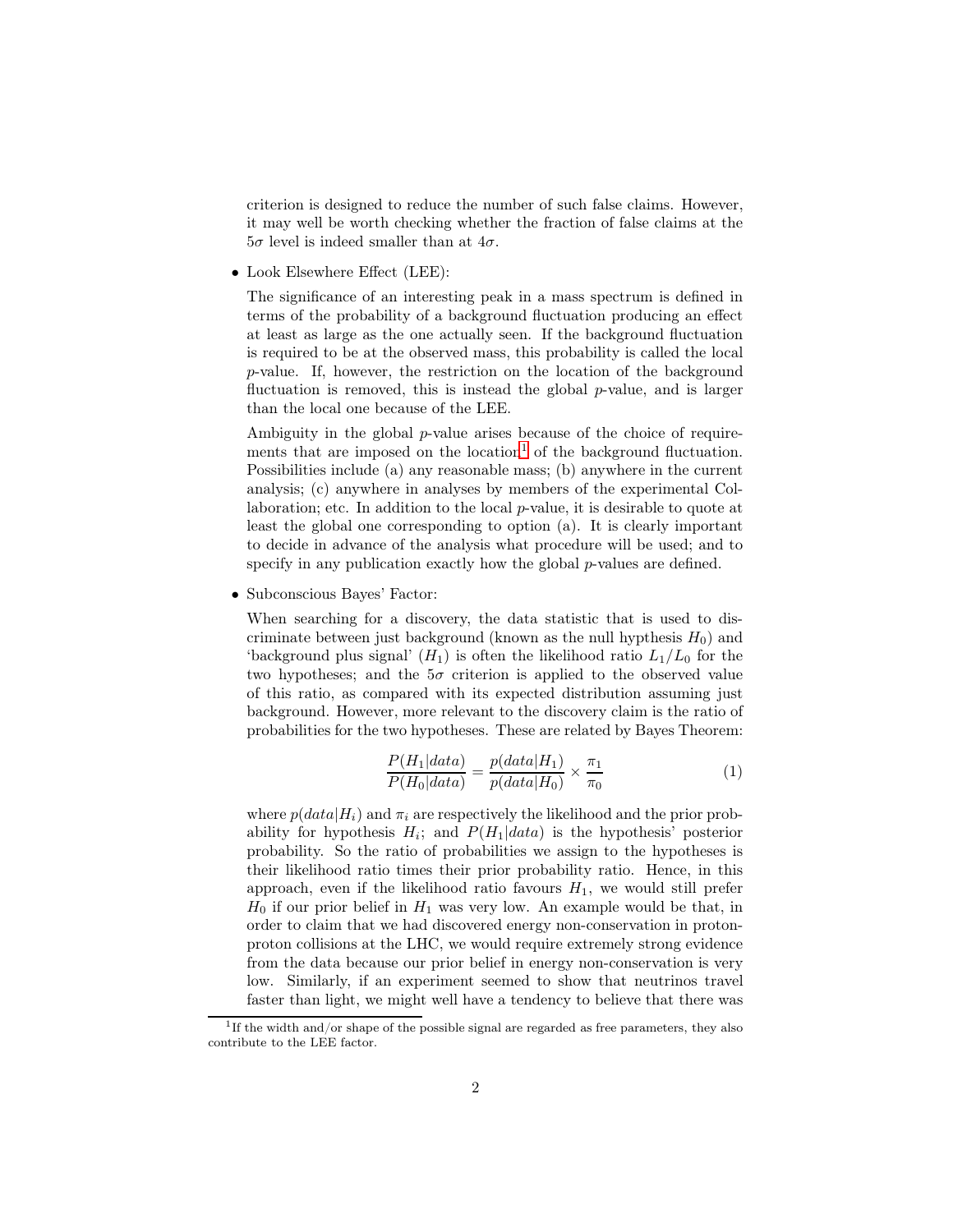some undiscovered systematic, rather than that neutrinos were a potential source for violating causality.

The above argument is clearly a Bayesian application of Bayes Theorem, while analyses in Particle Physics usually have a more frequentist flavour. Nevertheless, this type of reasoning does and should play a role in requiring a high standard of evidence before we reject well-established theories. There is sense to the oft-quoted maxim 'Extraordinary claims require extraordinary evidence'.

• Systematics:

It is in general more difficult to estimate systematic uncertainties than statistical ones. Thus a  $n\sigma$  effect in an analysis where the statistical errors are dominant may be more convincing that one where the  $n\sigma$  claim is dominated by systematics errors. Thus in the latter case, a  $5\sigma$  claim should be reduced to merely  $2.5\sigma$  if the systematic uncertainties had been underestimated by a factor of 2; this corresponds to the  $p$ -value increasing from  $3 \times 10^{-7}$  by a dramatic factor of  $2 \times 10^{4}$ . The current  $5\sigma$  criterion is partially motivated by a cautious approach to somewhat vague estimates of systematic uncertainties.

Bob Cousins has recommended that for systematic-dominated analyses, it is desirable to assess by how much the systematics must be increased in order to reduce a significance above  $5\sigma$  to that level; and then deciding whether this level of systematic effect is plausible or not.

### 3 Why not  $5\sigma$ ?

There are several reasons why it is not sensible to use a uniform criterion of  $5\sigma$  for all searches for new physics. These include most of the features that we included as supporting the use of the  $5\sigma$  criterion.

#### 3.1 LEE

This can vary enormously from search to search. Some experiments are specifically designed to measure one parameter, which is sensitive to new physics, while others use general purpose detectors which can produce a whole range of potentially interesting results, and hence have a larger danger of a statistical fluctuation somewhere in the background. An example of an experiment with an enormous LEE is the search for gravitational waves; these can have a variety of different signatures, occur at any time and with a wide range of frequencies, durations, etc.

It is illogical to penalise a single-measurement analysis simply because others have a significant LEE.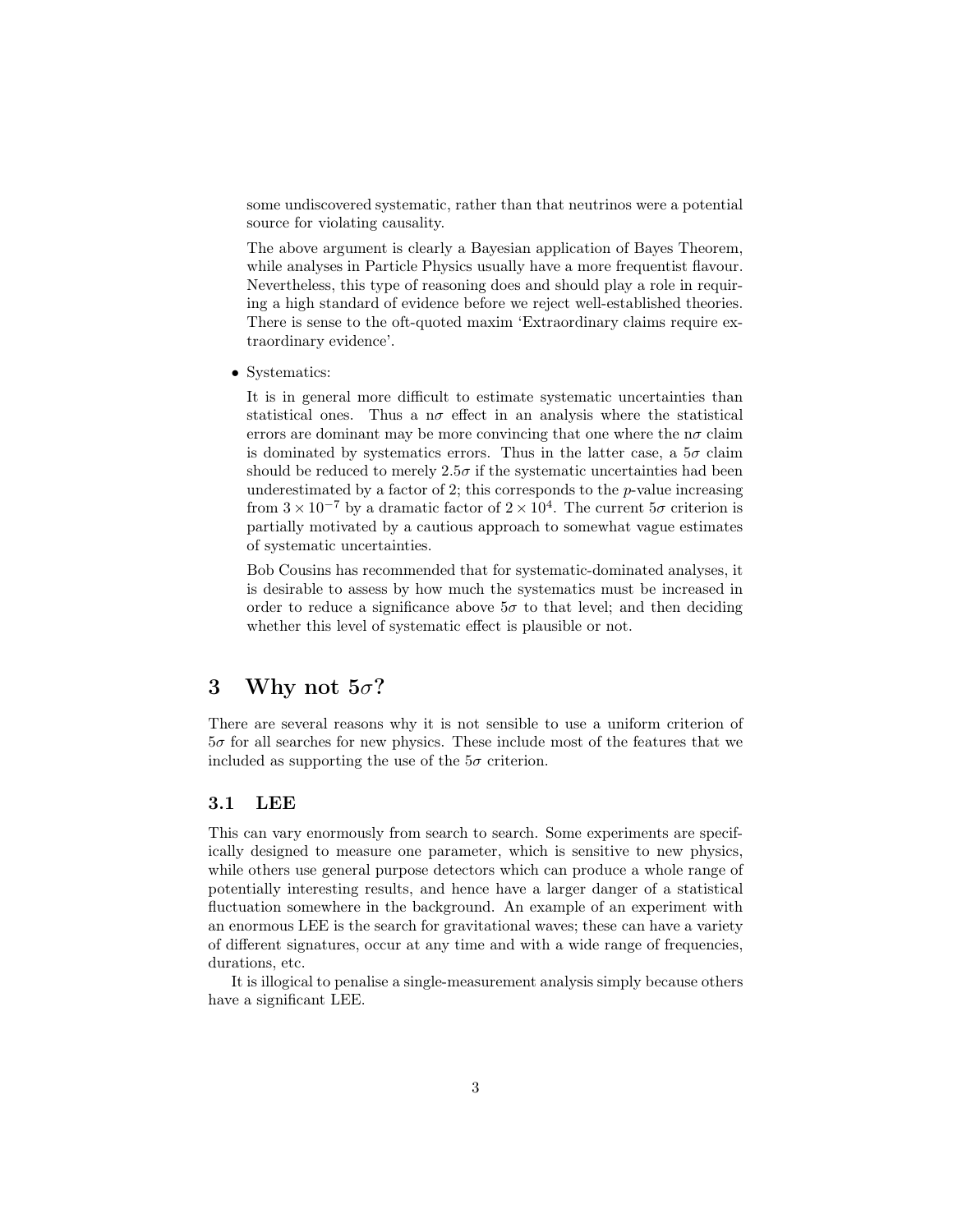| Search                          | Degree of      | Impact         | LEE                          | <b>Systematics</b>   | Number         |
|---------------------------------|----------------|----------------|------------------------------|----------------------|----------------|
|                                 | surprise       |                |                              |                      | of $\sigma$    |
| Higgs search                    | Medium         | Very high      | Mass                         | Medium               | 5              |
| Single top                      | N <sub>o</sub> | Low            | $\rm No$                     | $\rm No$             | 3              |
| <b>SUSY</b>                     | Yes            | Very high      | Very large                   | Yes                  | 7              |
| $B_s$ oscillations              | Medium/low     | Medium         | $\Delta m$                   | N <sub>o</sub>       | $\overline{4}$ |
| Neutrino oscillations           | Medium         | High           | $sin^2(2\theta), \Delta m^2$ | N <sub>o</sub>       | $\overline{4}$ |
| $B_s \to \mu\mu$                | No             | Low/ Medium    | $\rm No$                     | Medium               | 3              |
| Pentaquark                      | Yes            | High/very high | M, decay mode                | Medium               | 7              |
| $(g-2)_{\mu}$ anomaly           | Yes            | High           | N <sub>o</sub>               | Yes                  | $\overline{4}$ |
| $H$ spin $\neq 0$               | Yes            | High           | No                           | Medium               | 5              |
| $4^{th}$ generation q, l, $\nu$ | Yes            | High           | M, mode                      | No                   | 6              |
| $v_{\nu} > c$                   | Enormous       | Enormous       | $\rm No$                     | Yes                  | >8             |
| Dark matter (direct)            | Medium         | High           | Medium                       | Yes                  | 5              |
| Dark energy                     | Yes            | Very high      | Strength                     | Yes                  | 5              |
| Gray waves                      | No             | High           | Enormous                     | $\operatorname{Yes}$ | 7              |

Table 1: Summary of some searches for new phenomena, with suggested numerical values for the number of  $\sigma$  that might be appropriate for claiming a discovery.

### 3.2 Subconscious Bayes' Factor

Some experiments search for effects which may be very weak but which are predicted to occur in the Standard Model (S.M.), while others may be very speculative (e.g. neutrinos travelling faster than the speed of light; search for mini-Black Holes at the LHC;.....). Clearly, it is unreasonable to to require the same level of significance for both types of search.

### 3.3 Systematics

Some experiments are very sensitive to systematics, while in others it plays a minor role. Thus attempts to discover substructure of quarks by looking at dijet events produced in quark-quark scattering at high enegy hadron colliders are dependendent on the parton distribution functions (pdf's) for the initial state beam hadrons. An over-optimistic estimate of the accuracy of pdf's in the relevant kinematic region can then result in a significant-looking signature of quark substructure, but which would be much less significant when more realistic pdf uncertainties are allowed for.

It is far better to have a procedure which allows in some way for uncertain systematics than to raise the significance level for all experiments as a way of coping with this.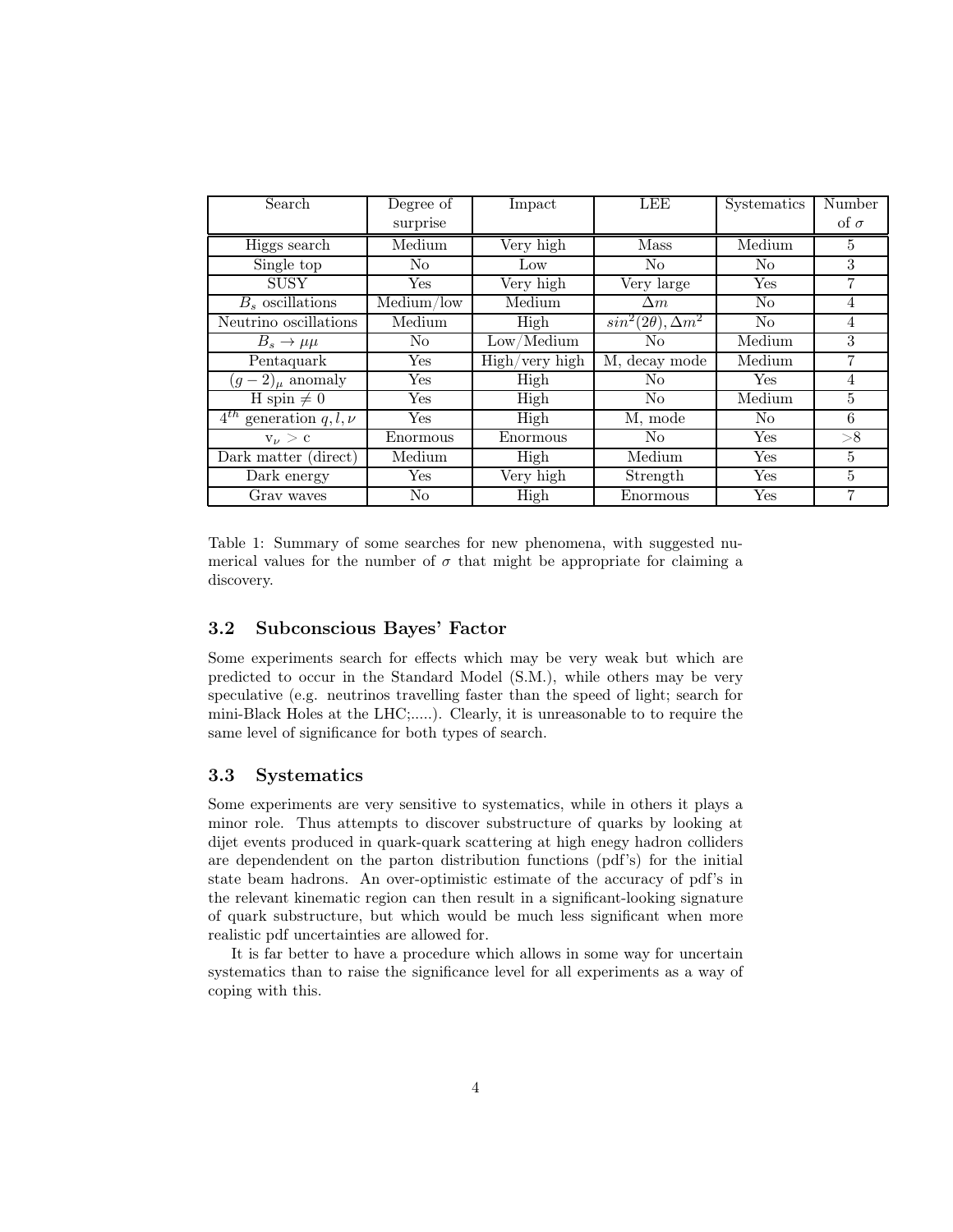#### 3.4 Summary of some experimental searches

Table 1 provides a summary of some experimental searches for new physics. The topics listed all correspond to searches that have actually been performed; some of these have resulted in actual discoveries, others have made claims which have subsequently been withdrawn, while others have set limits on the soughtfor effect. The remarks in the Table, however, are not related to any specific experiment, but are supposed to be more generic. The final column contains a set of suggestions for the significance level required, after making some attempt to correct for the LEE, before a discovery could be claimed. The spirit of these numbers is to provoke discussion of this issue (rather than being a rigid set of rules), by suggesting a graded set of significance levels for different types of experiments.

We briefly contrast the various effects that are important for some of the searches in Table 1:

•  $(g-2)_{\mu}$ :

This experiment, designed to measure the anomolous magnetic moment of the muon, basically determines just this quantity, and so there is essentially no LEE. Almost by definition, if there is no physics beyond the S.M., the experimental value should agree with the S.M. prediction, so any significant deviation would be an indication of new physics.

• Single top:

The top quark was discovered in  $t\bar{t}$  pair production in proton-antiproton collisions at the Tevatron. The S.M. also predicts a somewhat smaller production rate for single top-quark production. This was searched for, and also found. Since the mass of the top quark was known from the pair-production discovery mode, there was no LEE due to unknown mass here. Also, the Subconscious Bayes Factor here actually favours single top production, since it is predicted by the S.M., and indeed it would be very surprising if it were not produced or was highly surpressed. Thus this seems to be a good case where  $5\sigma$  should not have been a requirement before confimation of this production mode was accepted.

• Higgs boson:

Even before the discovery of a Higgs boson at CERN's LHC, it was widely expected to exist (although it would not have been completely a surprise if it did not). Thus a discovery claim was not a surprise, but because of its very important role in giving mass to the other elementary particles, its impact was large. The LEE was due to the unpredicted Higgs mass, but there were no further factors from the various possible decay modes, whose branching ratios were predicted by the S.M.

• Supersymmetry (SUSY):

It would have been very satisfying if SUSY had reduced the number of fundamental particles by pairing each known fermion with a known boson.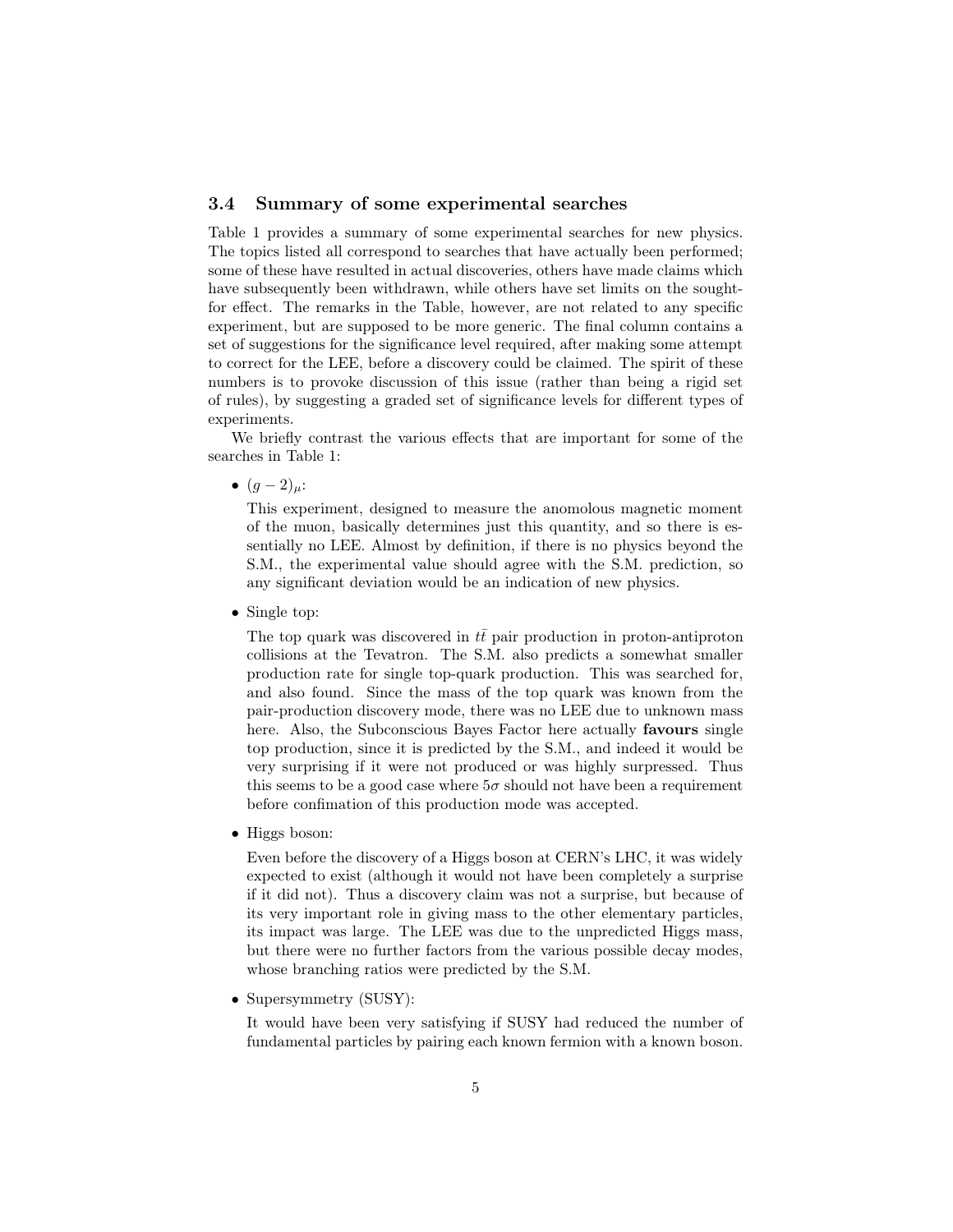This did not happen, and so SUSY has essentially doubled the number of basic particles, by hypothesising SUSY partners for each known particle. Thus there are many different types of SUSY particles to search for and so, combined with a variety of possible mases and decay modes, there is a large SUSY LEE factor. Combined with the high impact of discovering a whole new sector of fundamental particles, the level of significance for a SUSY discovery claim should be high.

• Mini-black holes:

There have been suggestions that mini-Black Holes could perhaps be produced in the high energy proton-proton collisions at the LHC. These are highly speculative particles, with a large LEE factor arising from their unknown mass and decay modes. A high standard of significance should be required for a claim of their discovery.

#### 3.5 Jeffreys-Lindley Paradox

A criticism of a fixed level of p-value for discovery comes from the Jeffreys-Lindley (J-L) paradox[\[1\]](#page-6-0). Basically, this draws attention to the way a fixed significance level for discovery does not cope with a situation where the amount of data is increasing. An example involves testing a simple hypothesis  $H_0$  (e.g. a Gaussian centred at  $\mu = 0$ ) against a composite one (e.g.  $\mu > 0$ ). It turns out that for a wide variety of priors for  $\mu$ , the Bayesian posterior probabilities for the hypotheses can favour  $H_0$ , while the frequentist  $p_0$ -value can reject  $H_0$ .

A simplified version of this effect is illustrated in Table 2; this uses simple hypotheses for both  $H_0$  and  $H_1$ , and does not require priors. This example involves a counting experiment where in the first run 10 events are observed, when the null hypothesis  $H_0$  predicts 1.0 and the alternative  $H_1$  predicts 10.0; both the *p*-value for the null hypotheses  $(p_0)$  and the likelihood ratio disfavour  $H_0$ . Then the running time is increased by a factor of 10, so that the expected numbers according to  $H_0$  and  $H_1$  both increase by a factor of 10, to 10.0 and 100.0 respectively. With 31 observed events,  $p_0$  corresponds to about  $5\sigma$  as in the first run; but despite this the likelihood ratio now strongly favours  $H_0$ . This is simply because the  $5\sigma$   $n_{obs} = 10$  in the first run was exactly the expected value for  $H_1$ , but with much more data the  $5\sigma$   $n_{obs} = 31$  is way below the  $H_1$ expectation. This example thus shows that for a fixed p-value such as  $3 \times 10^{-7}$ the likelihood-ratio can favour either hypothesis.

The conclusion from the J-L paradox is that the  $p_0$  cut used to reject  $H_0$ should decrease with increasing amount of data. However, there appears to be no obvious way of implementing this, and Particle Physics tends to use fixed levels of cuts, independent of the data size.

A discussion of the J-L Paradox in its application to Particle Physics will be found in ref. [\[2\]](#page-6-1).